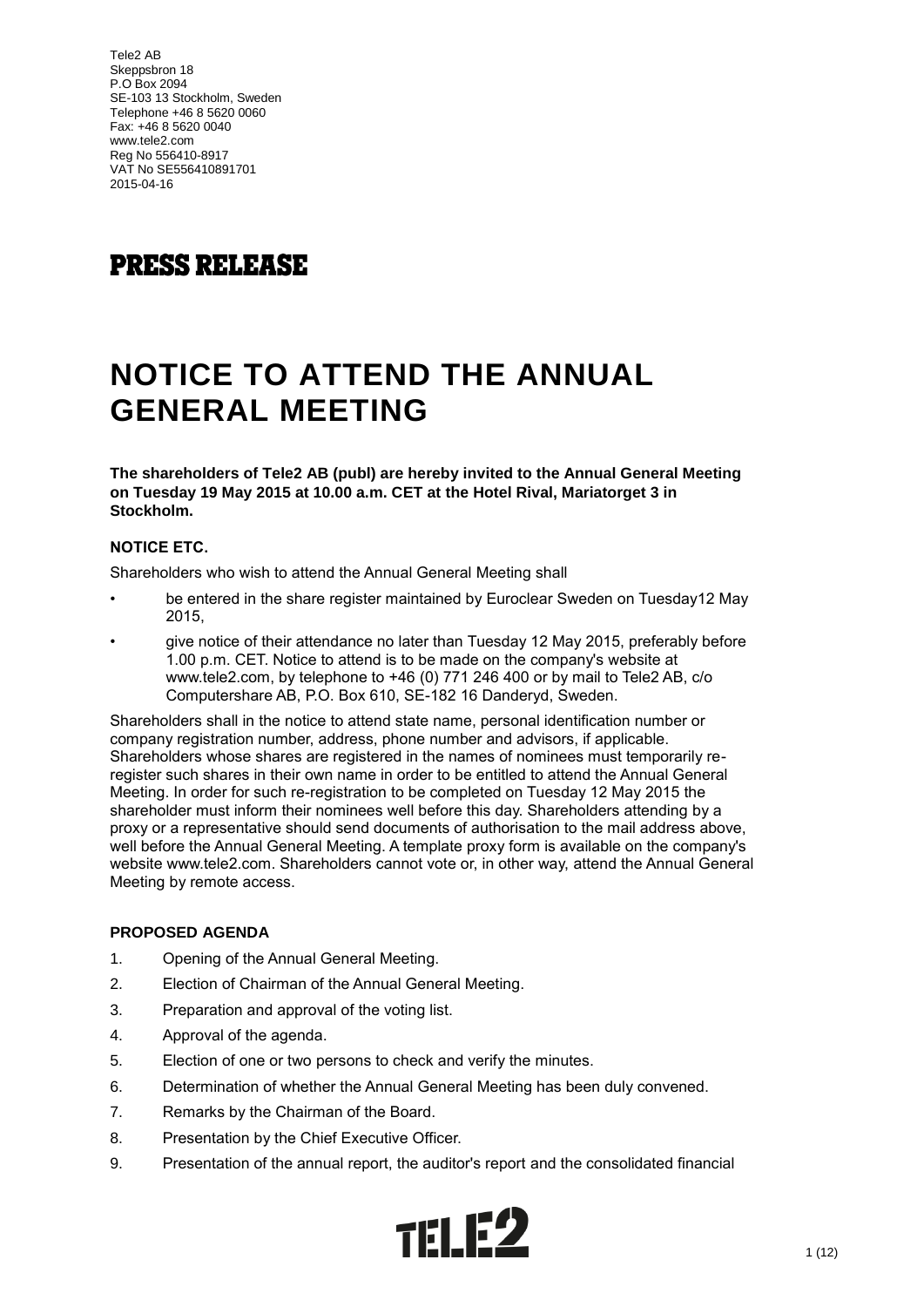statements and the auditor's report on the consolidated financial statements.

- 10. Resolution on the adoption of the income statement and the balance sheet and of the consolidated income statement and the consolidated balance sheet.
- 11. Resolution on the proposed treatment of the company's earnings as stated in the adopted balance sheet.
- 12. Resolution on the discharge of liability for the members of the Board and the Chief Executive Officer.
- 13. Determination of the number of members of the Board.
- 14. Determination of the remuneration to the members of the Board and the auditor.
- 15. Election of the members of the Board and the Chairman of the Board.
- 16. Approval of the procedure of the Nomination Committee.
- 17. Resolution regarding guidelines for remuneration to senior executives.
- 18. Resolution regarding a long-term incentive plan, including the following resolutions:
	- (a) adoption of an incentive programme;
	- (b) authorisation to resolve on new issue of Class C shares;
	- (c) authorisation to resolve on repurchase of own Class C shares; and
	- (d) transfer of own Class B shares.
- 19. Resolution to authorise the Board to resolve on repurchase of own shares.
- 20. Resolution regarding shareholder proposal
- 21. Closing of the Annual General Meeting.

## **RESOLUTIONS PROPOSED BY THE NOMINATION COMMITTEE**

## **Election of Chairman of the Annual General Meeting (item 2)**

The Nomination Committee proposes that the lawyer Wilhelm Lüning is elected to be the Chairman of the Annual General Meeting.

## **Determination of the number of members of the Board and election of the members of the Board and the Chairman of the Board (items 13 and 15)**

The Nomination Committee proposes that the Board shall consist of eight members.

The Nomination Committee proposes that Mike Parton, Lorenzo Grabau, Irina Hemmers, Mia Brunell Livfors, Erik Mitteregger, Carla Smits-Nusteling and Mario Zanotti shall be reelected as members of the Board, and that Eamonn O'Hare shall be elected as new member of the Board.

The Nomination Committee proposes that Mike Parton shall be re-elected as Chairman of the **Board** 

## **Determination of the remuneration to the members of the Board and the auditor (item 14)**

The Nomination Committee proposes that SEK 1,430,000 is to be allocated to the Chairman of the Board and SEK 550,000 to each of the other members of the Board. For work within the Committees of the Board, the Nomination Committee proposes a total of SEK 724,000 of which for work within the Audit Committee SEK 210,000 shall be allocated to the Chairman

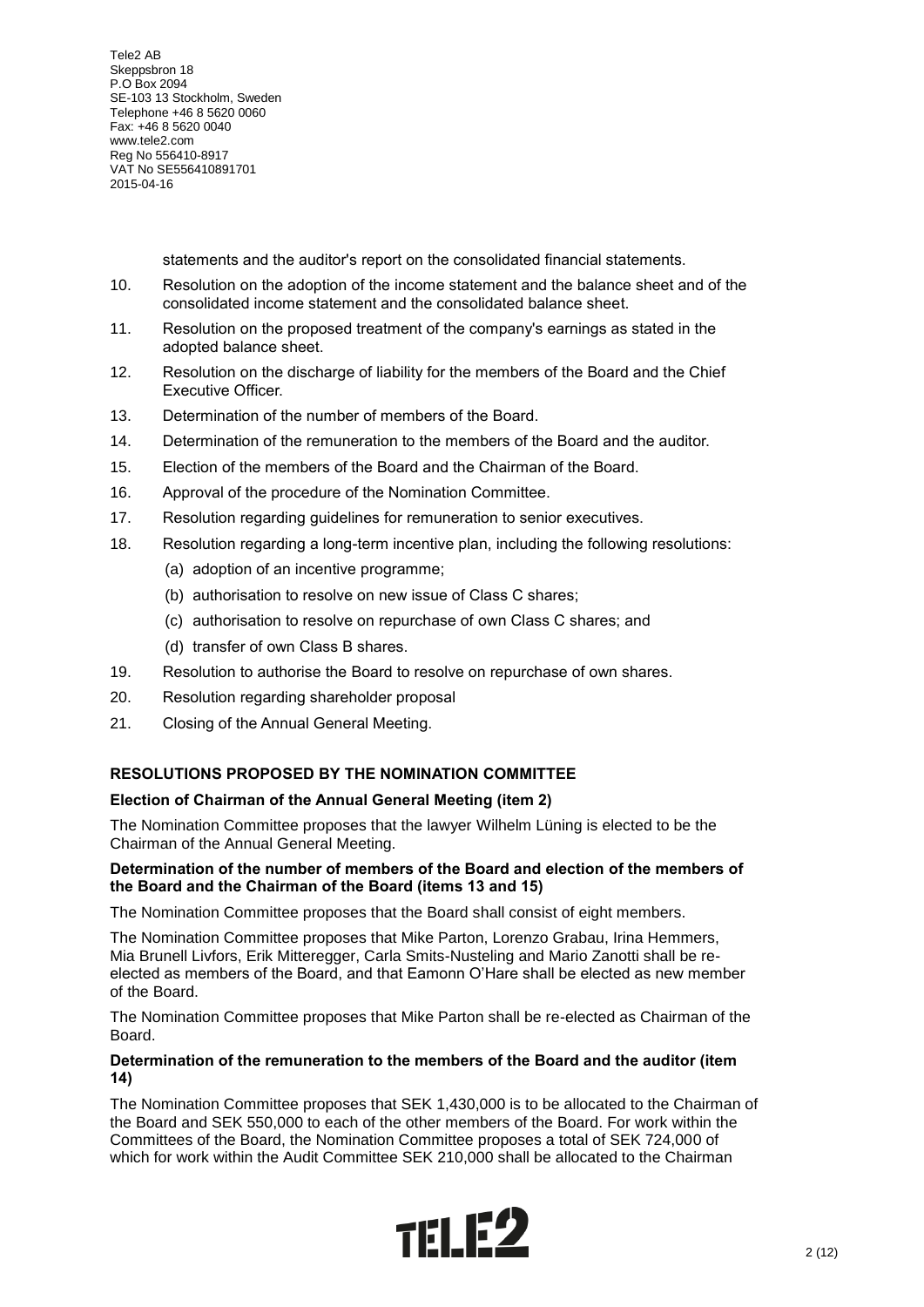and SEK 105,000 to each of the other three members. For work within the Remuneration Committee SEK 79,000 shall be allocated to the Chairman and SEK 40,000 to each of the other three members. The proposed increase in remuneration is equivalent to an approximate increase of 5 percent for each Board member as well as each member of the Committees of the Board. As a result of the proposed increase, the total remuneration to the Board for the period until the close of the next Annual General Meeting will increase from SEK 5,729,000 to SEK 6,004,000. The Nomination Committee is of the opinion that the proposed increase is reasonable, in light of the principally unchanged remuneration levels over the past years, the increased activity of the Board and its Committees in working to oversee the Company's audit and remuneration work, as well as the active management of the Company's portfolio of operations. The Nomination Committee further notes that the proposed remuneration to the Board is in line with the remuneration to the Boards of its Swedish and international peers.

The Nomination Committee proposes that remuneration to the auditor shall be paid in accordance with approved invoices.

## **Approval of the procedure of the Nomination Committee (item 16)**

The Nomination Committee proposes that the work of preparing proposals to the 2016 Annual General Meeting regarding the Board and auditor, in the case that an auditor should be elected, and their remuneration, Chairman of the Annual General Meeting and the procedure for the Nomination Committee shall be performed by a Nomination Committee.

The Nomination Committee will be formed during September 2015 in consultation with the largest shareholders of the Company as per 31 August 2015. The Nomination Committee will consist of at least three members appointed by the largest shareholders of the Company who have wished to appoint a member. The Chairman of the Board will also be a member of the Committee and will act as its convenor. The members of the Committee will appoint the Committee Chairman at their first meeting.

The Nomination Committee is appointed for a term of office commencing at the time of its formation and ending when a new Nomination Committee is formed. If a member resigns during the Committee term, the Nomination Committee can choose to appoint a new member. The shareholder that appointed the resigning member shall be asked to appoint a new member, provided that the shareholder still is one of the largest shareholders in the Company. If that shareholder declines participation on the Nomination Committee, the Committee can choose to ask the next largest qualified shareholder to participate. In the event of changes to the ownership structure of the Company, the Committee can choose to change its composition in order to ensure the Committee reflects the ownership of the Company. However, unless there are special circumstances, the composition of the Nomination Committee may remain unchanged following changes in the ownership structure of the Company that are either minor or occur less than three months prior to the 2016 Annual General Meeting. In all cases, the Nomination Committee shall consist of at least three members appointed by shareholders.

The Nomination Committee shall have the right to upon request receive personnel resources such as secretarial services from the Company, and to charge the Company with costs for recruitment consultants and related travel if deemed necessary.

#### **Information with respect to the election of auditor**

The registered accounting firm Deloitte AB was elected auditor at the 2012 Annual General Meeting for a term of office of four years. Accordingly, the task of appointing an auditor is scheduled to occur at the 2016 Annual General Meeting. Deloitte AB has appointed the authorised public accountant Thomas Strömberg as auditor-in-charge.

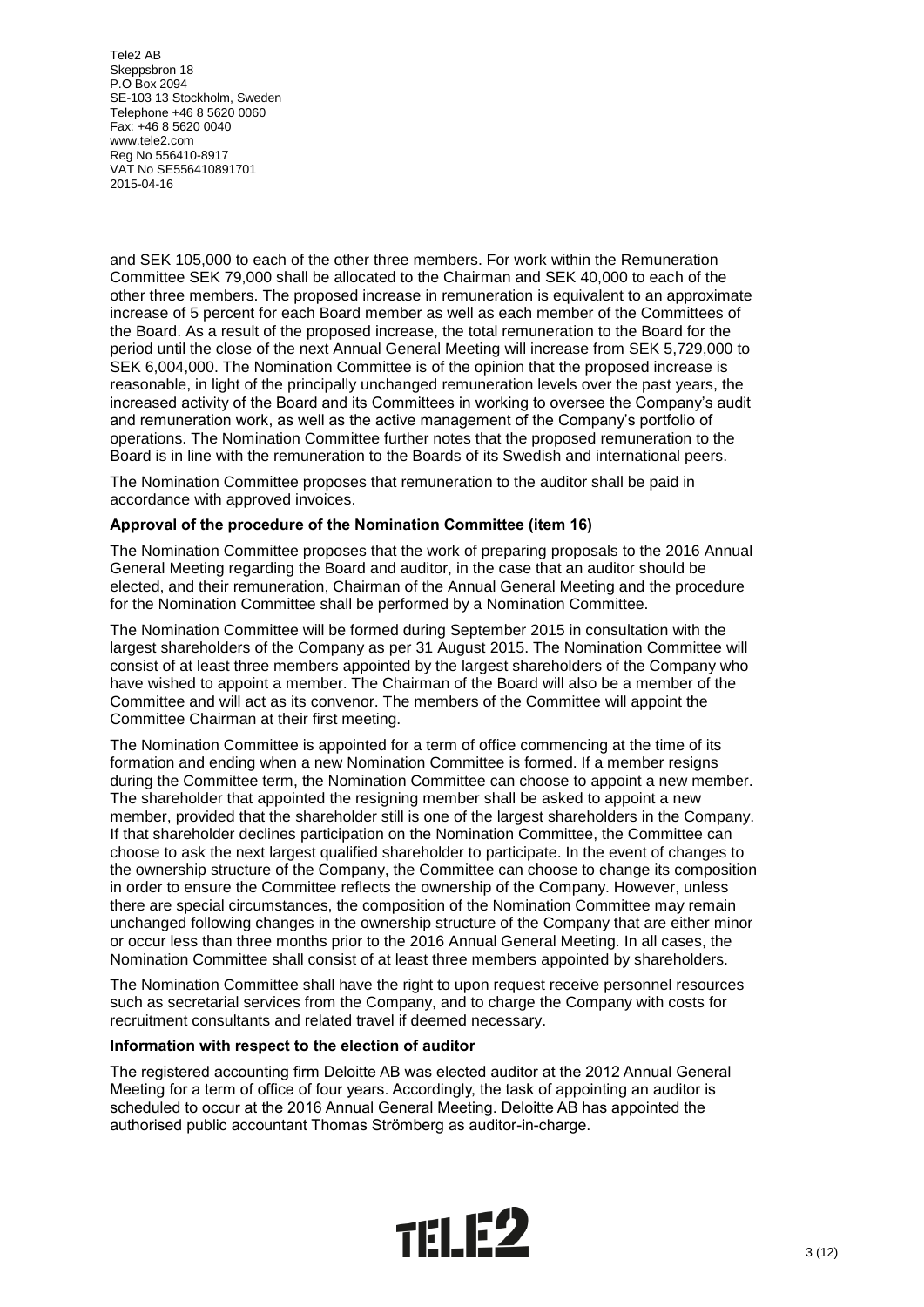## **RESOLUTIONS PROPOSED BY THE BOARD**

## **Dividend (item 11)**

The Board proposes an ordinary dividend of SEK 4.85 per share and an extraordinary dividend of SEK 10.00 per share, i.e. a total dividend of SEK 14.85 per share. The record date for dividend is proposed to be on Thursday 21 May 2015. If the Annual General Meeting resolves in accordance with the proposal the dividend is estimated to be paid out to the shareholders on Tuesday 26 May 2015.

## **Guidelines for remuneration to senior executives (item 17)**

The Board proposes the following guidelines for determining remuneration for senior executives.

The objectives of Tele2's remuneration guidelines are to offer competitive remuneration packages to attract, motivate, and retain key employees within the context of an international peer group. The aim is to create incentives for the management to execute strategic plans and deliver excellent operating results, and to align management's incentives with the interests of the shareholders. Senior executives covered by the proposed guidelines include the CEO and members of the Leadership Team ("**senior executives**").

Remuneration to the senior executives should comprise annual base salary, and variable short-term incentive (STI) and long-term incentive (LTI) programs. The STI shall be based on the performance in relation to established objectives. The objectives shall be related to the company's overall result and the senior executives' individual performance. The STI can amount to a maximum of 100 percent of the annual base salary.

Over time, it is the intention of the Board to increase the proportion of variable performancebased compensation as a component of the senior executives' total compensation.

The Board is continually considering the need of imposing restrictions in the STI program by making payments, or a proportion thereof, of such variable compensation conditional on whether the performance on which it was based has proved to be sustainable over time, and/or allowing the company to reclaim components of such variable compensation that have been paid on the basis of information which later proves to be manifestly misstated.

Other benefits may include e.g. company car and for expatriated senior executives e.g. housing benefits for a limited period of time. The senior executives may also be offered health care insurances.

The senior executives are offered defined contribution pension plans. Defined contributions for pensions to the CEO can amount to a maximum of 25 percent of the annual salary (base salary and STI). For the other senior executives defined contributions for pensions can amount to a maximum of 20 percent of the senior executive's annual salary (base salary and STI).

The maximum period of notice of termination of employment shall be 12 months in the event of termination by the CEO and six months in the event of termination by any of the other senior executives. In the event of termination by the company, the maximum notice period during which compensation is payable is 18 months for the CEO and 12 months for any of the other senior executives.

Board members, elected at General Meetings, may in certain cases receive a fee for services performed within their respective areas of expertise, outside of their Board duties. Compensation for these services shall be paid at market terms and be approved by the Board.

Under special circumstances, the Board may deviate from the above guidelines. In such a case, the Board is obligated to give account of the reason for the deviation during the following Annual General Meeting.

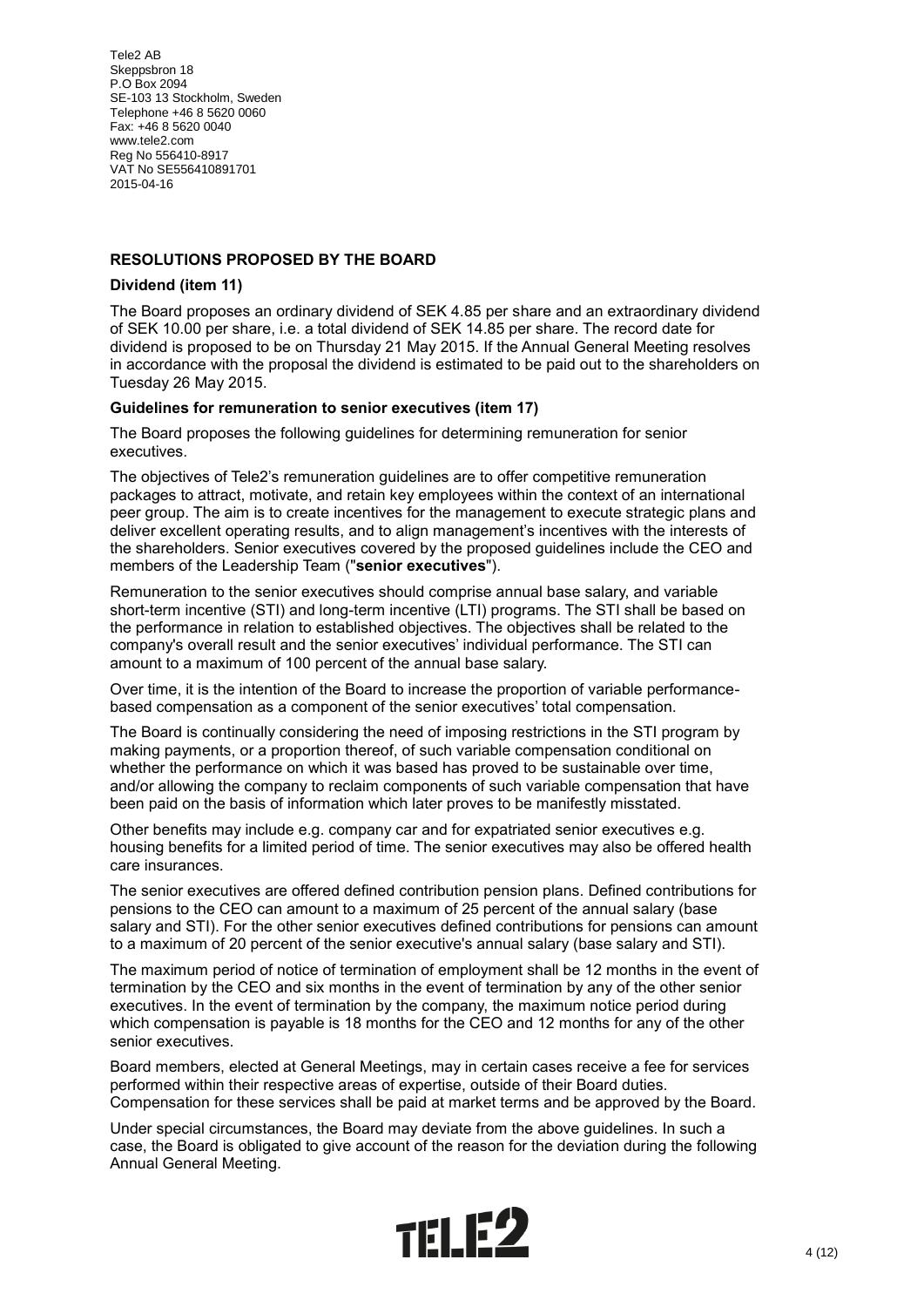In accordance with the Swedish Corporate Governance Code the Remuneration Committee within the Board monitors and evaluates the application of the guidelines for remuneration to the senior executives established by the Annual General Meeting. Also, the company's auditor has, pursuant to Ch 8 Sec 54 of the Companies Act (2005:551), provided a statement with respect to whether there has been compliance with the guidelines for remuneration to the senior executives which have been applied during 2014. The Boards' evaluation and the auditor's review states that Tele2 during 2014 has complied with the guidelines for remuneration which has been adopted by the Annual General Meeting.

## **Incentive programme (items 18(a)-(d))**

The Board proposes that the Annual General Meeting resolves to adopt a retention and performance based incentive programme for senior executives and other key employees within the Tele2 group in accordance with items 18(a)-(d) below. All resolutions are proposed to be conditional upon each other and are therefore proposed to be adopted in connection with each other.

## *Adoption of an incentive programme (item 18(a))*

#### *Summary of the programme*

The Board proposes that the Annual General Meeting resolves to adopt a retention and performance based incentive programme (the "Plan"), based on the same structure as last year. The Plan is proposed to include in total approximately 200 senior executives and other key employees within the Tele2 group. The participants in the Plan are in general required to hold Tele2 shares. These shares can either be shares already held or shares purchased on the market in connection with the notification to participate in the Plan. The participants will thereafter be granted free of charge retention and performance rights on the terms stipulated below.

In the event delivery of shares under the Plan cannot be achieved at reasonable costs, with reasonable administrative efforts or due to market conditions, participants may instead be offered a cash-based settlement.

#### *Personal investment*

In order to participate in the Plan, the employees have to own Tele2 shares. These shares can either be shares already held, provided that the shares are not used as investment shares under the equity-related incentive programmes for the years 2013 or 2014, or shares purchased on the market in connection with notification to participate in the Plan. The maximum number of shares that the employee can hold under the Plan will correspond to approximately 8-14 per cent of the employee's annual base salary as further described below. For each Tele2 share held under the Plan, the participants will be granted retention and performance rights by the company.

#### *General terms and conditions*

Subject to fulfilment of certain retention and performance based conditions during the period 1 April 2015 – 31 March 2018 (the "Measurement Period") and the participant maintaining at the release of the interim report January – March 2018 the invested shares and, with certain exceptions, the employment within the Tele2 group, each right entitles the participant to receive one Tele2 Class B share. In order to align the participants' and the shareholders' interests, the company will compensate the participants for any dividends paid on the underlying share by increasing the number of shares that each retention and performance right entitles to at the end of the vesting period. It can be noted that the participants in the Plan will not be compensated for ordinary and extra ordinary dividend proposed at the Annual General Meeting 2015.

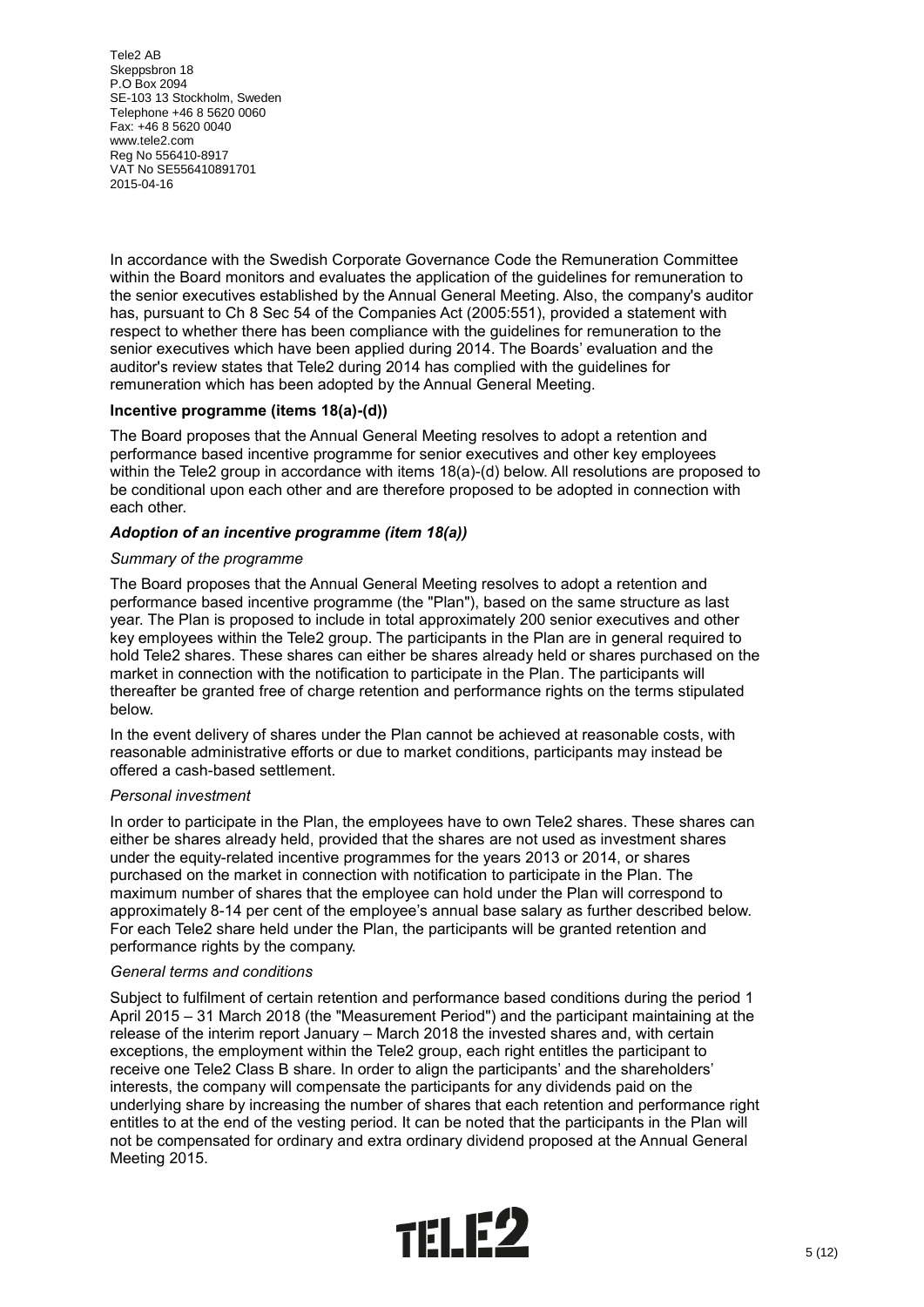## *Retention and performance conditions*

The rights are divided into Series A (retention rights) and Series B and C (performance rights). The number of shares the respective participant will receive depends on which category the participant belongs to and on the fulfilment of the following defined retention and performance based conditions:

- *Series A* Tele2's total shareholder return on the share (TSR) during the Measurement Period exceeding 0 per cent as entry level.
- *Series B* Tele2's average normalised return of capital employed (ROCE) during the Measurement Period being at least 9 per cent as entry level and at least 12 per cent as the stretch target.
- *Series C* Tele2's total shareholder return on the shares (TSR) during the Measurement Period being equal to the average TSR for a peer group comprising Elisa, Iliad, Millicom International Cellular, TalkTalk Telecom Group, Telenor, TeliaSonera and TDC as entry level, and exceeding the average TSR for the peer group with 10 percentage points as the stretch target.

The determined levels of the conditions include an "entry" level and a "stretch" target with a linear interpolation applied between those levels as regards the number of rights that vest. The entry level constitutes the minimum level which must be reached in order to enable vesting of the rights in the relevant series. If the entry level is reached, the number of rights that vests is proposed to be 100 per cent for Series A and 20 per cent for Series B and C. If the entry level is not reached for a certain series, all retention or performance rights (as applicable) in that series lapse. If stretch target for Series B and Series C is met, all retention or performance rights (as applicable) vest in the relevant series. The Board intends to disclose the outcome of the retention and performance based conditions in the annual report for the financial year 2018.

## *Retention and performance rights*

The retention and performance rights shall be governed by the following terms and conditions:

- Granted free of charge after the Annual General Meeting 2015.
- Vest three years after grant (vesting period).
- May not be transferred or pledged.
- Each right entitles the participant to receive one Tele2 Class B share after the three year vesting period, if the participant, with certain exceptions, maintains the employment within the Tele2 group and the invested shares at the release of the interim report for the period January – March 2018.
- In order to align the participants' and the shareholders' interests, the company will compensate the participants for any dividends paid by increasing the number of Class B shares that each retention and performance right entitles to at the end of the vesting period. It can be noted that the participants in the Plan will not be compensated for ordinary and extra ordinary dividend proposed at the Annual General Meeting 2015.

#### *Preparation and administration*

The Board, or a committee established by the Board for these purposes, shall be responsible for preparing the detailed terms and conditions of the Plan, in accordance with the mentioned terms and guidelines. To this end, the Board shall be entitled to make adjustments to meet foreign regulations or market conditions. The Board may also make other adjustments if significant changes in the Tele2 group or its operating environment would result in a situation

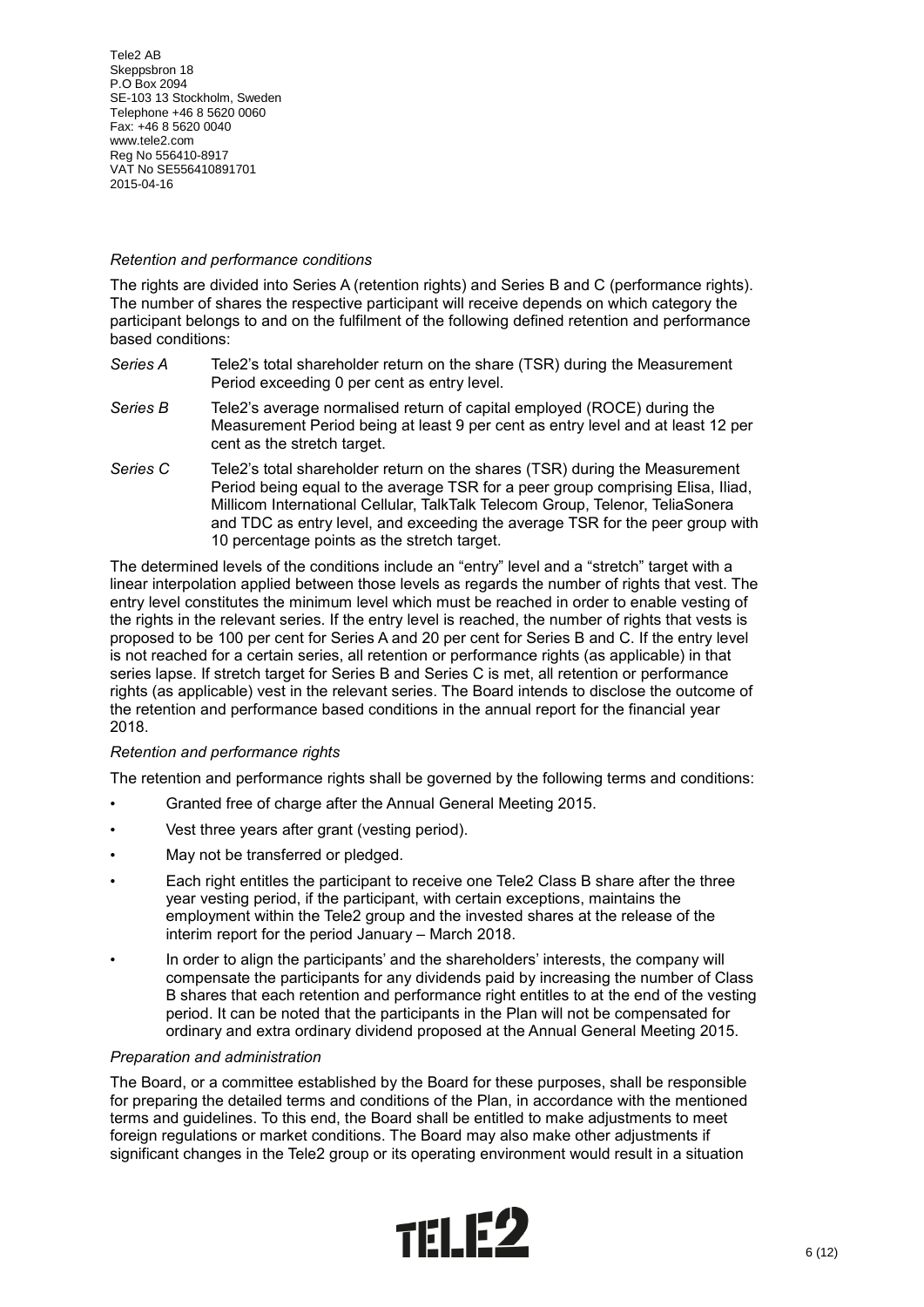where the decided terms and conditions of the Plan no longer serve their purpose. The Board's possibility to make such adjustments does not include the grant of continued participation for senior executives in the company's long-term incentive programmes after the termination of their respective employments.

## *Allocation*

In total, the Plan is estimated to comprise up to 320,000 Tele2 shares held by the participants entitling to allotment of up to 1,476,000 rights whereof 320,000 retention rights and 1,156,000 performance rights. The participants are divided into different categories and in accordance with the above, the Plan will comprise the following number of shares and maximum number of rights for the different categories:

- the CEO: may acquire up to 8,500 shares within the Plan, entitling the holder to allotment of 1 Series A right and 3.5 rights each of Series B and C per invested share, which entitles the holder to receive a maximum of 8,500 Series A rights and 29,750 rights each of Series B and C;
- senior executives and certain key employees (approximately 12 individuals): may acquire up to 4,500 shares each within the Plan, entitling the holder to allotment of 1 Series A right and 3 rights each of Series B and C per invested share, which entitles the holder to receive a maximum of 4,500 Series A rights and 13,500 rights each of Series B and C;
- category 1 (approximately 44 individuals in total): may acquire up to 2,000 shares each within the Plan, entitling the holder to allotment of 1 Series A right and 1.5 rights each of Series B and C per invested share, which entitles the holder to receive a maximum of 2,000 Series A rights and 3,000 rights each of Series B and C;
- category 2 (approximately 53 individuals in total): may acquire up to 1,500 shares each within the Plan, entitling the holder to allotment of 1 Series A right and 1.5 rights each of Series B and C per invested share, which entitles the holder to receive a maximum of 1,500 Series A rights and 2,250 rights each of Series B and C; and
- category 3 (approximately 90 individuals in total): may acquire up to 1,000 shares each within the Plan, entitling the holder to allotment of 1 Series A right and 1.5 rights each of Series B and C per invested share, which entitles the holder to receive a maximum of 1,000 Series A rights and 1,500 rights each of Series B and C.

#### *Scope and costs of the Plan*

The Plan will be accounted for in accordance with IFRS 2 which stipulates that the rights should be recorded as a personnel expense in the income statement during the vesting period. Based on the assumptions of a share price of SEK 88.25 (closing share price of the Tele2 Class B shares on 31 March 2015 of SEK 103.10 less deduction for the proposed ordinary and extra ordinary dividend of SEK 4.85 per share and SEK 10 per share), a maximum participation, an annual employee turnover of 7 per cent among the participants of the Plan, an average fulfilment of performance conditions of approximately 50 per cent, and full vesting of retention rights, the cost for the Plan, excluding social security costs, is estimated to approximately SEK 53 million. The cost will be allocated over the years 2015-2018. At a 100 per cent fulfilment of the performance conditions the cost is approximately SEK 70 million.

Social security costs will also be recorded as a personnel expense in the income statement by current reservations. The social security costs are estimated to around SEK 29 million with the assumptions above, an average social security tax rate of 33 per cent and an annual share price increase for Tele2's Class B shares is 10 per cent during the vesting period.

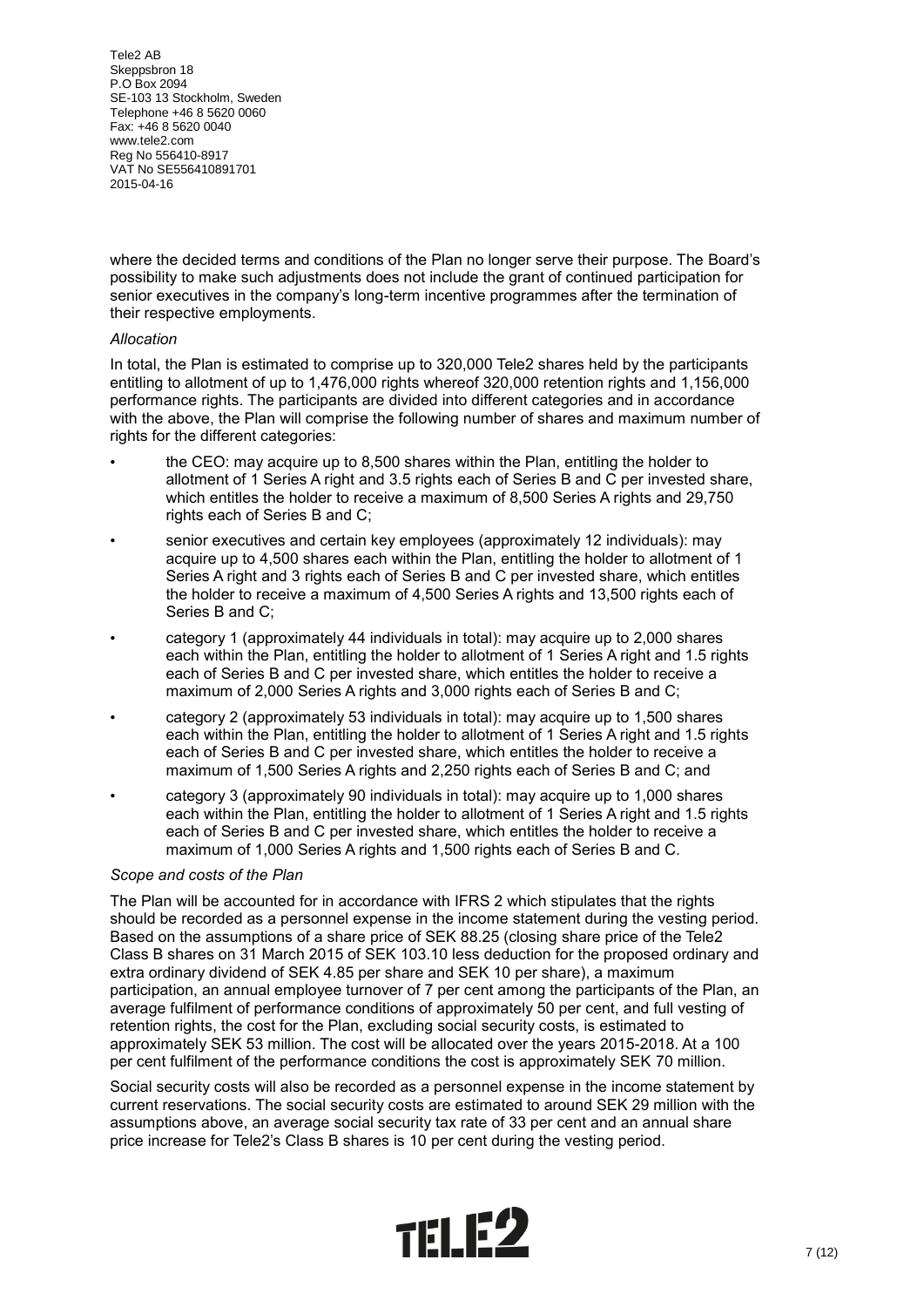The participant's maximum profit per right in the Plan is limited to SEK 329, which equals four times the average closing share price of the Tele2 Class B shares during February 2015 with deduction for the proposed ordinary and extra ordinary dividend. If the value of the Tele2 Class B shares exceeds SEK 329 at vesting, the number of Class B shares that each right entitles the participant to receive will be reduced correspondingly. The maximum dilution is up to 0.40 per cent of outstanding shares, 0.29 per cent of votes and 0.22 per cent in terms of costs for the Plan as defined in IFRS 2 divided by Tele2's market capitalisation, excluding the ordinary and extra ordinary dividend proposed to the Annual General Meeting 2015. Together with rights granted under the shares based incentive programmes for the years 2012, 2013 and 2014, the maximum dilution is up to 1.10 per cent of outstanding shares and 0.78 per cent of votes.

If the maximum profit of SEK 329 per right is reached, all invested shares are retained under the Plan and a fulfilment of the performance conditions of 100 per cent, the maximum cost of the Plan as defined in IFRS 2 is approximately SEK 86 million and the maximum social security cost is approximately SEK 160 million.

For information on Tele2's other equity-related incentive programmes, reference is made to the annual report for 2014, note 34.

#### *Effect on key ratios*

If the Plan had been introduced in 2014 with the assumptions above, the impact on basic earnings per share would have resulted in a dilution of 0.3 per cent or from SEK 5.86 to SEK 5.84 on a pro forma basis.

The annual cost of the Plan including financing costs and social charges is estimated to approximately SEK 29 million given the above assumptions. This cost can be related to the company's total personnel costs, including social charges, of SEK 3,117 million in 2014.

#### *Delivery of shares under the Plan*

To ensure the delivery of Tele2 Class B shares under the Plan as well as other outstanding equity-related incentive programmes, the Board proposes that the Annual General Meeting resolves to authorise the Board to resolve on a directed issue of Class C shares to Nordea Bank AB (publ) in accordance with item 18(b), and further to authorise the Board to subsequently resolve to repurchase the Class C shares from Nordea Bank AB (publ) in accordance with item 18(c). The Class C shares will then be held by the company, whereafter the appropriate number of Class C shares will be reclassified into Class B shares and subsequently be delivered to the participants under the Plan as well other outstanding equityrelated incentive programmes.

The Board further proposes that the Annual General Meeting resolves that a maximum of 1,800,000 Class B shares may be transferred to the participants in accordance with the terms of the Plan. These shares can either be Class B treasury shares held by the company or Class B shares held by the company after reclassification from Class C shares.

#### *The rationale for the proposal*

The objective of the proposed Plan is to create conditions for retaining competent employees in the Tele2 group. The Plan has been designed based on the view that it is desirable that senior executives and other key employees within the group are shareholders in the company. Participation in the Plan requires a personal investment in Tele2 shares, be it shares already held or shares purchased on the market in connection with the Plan.

By offering an allotment of performance rights which are based on profits and other retention and performance based conditions, the participants are rewarded for increased shareholder

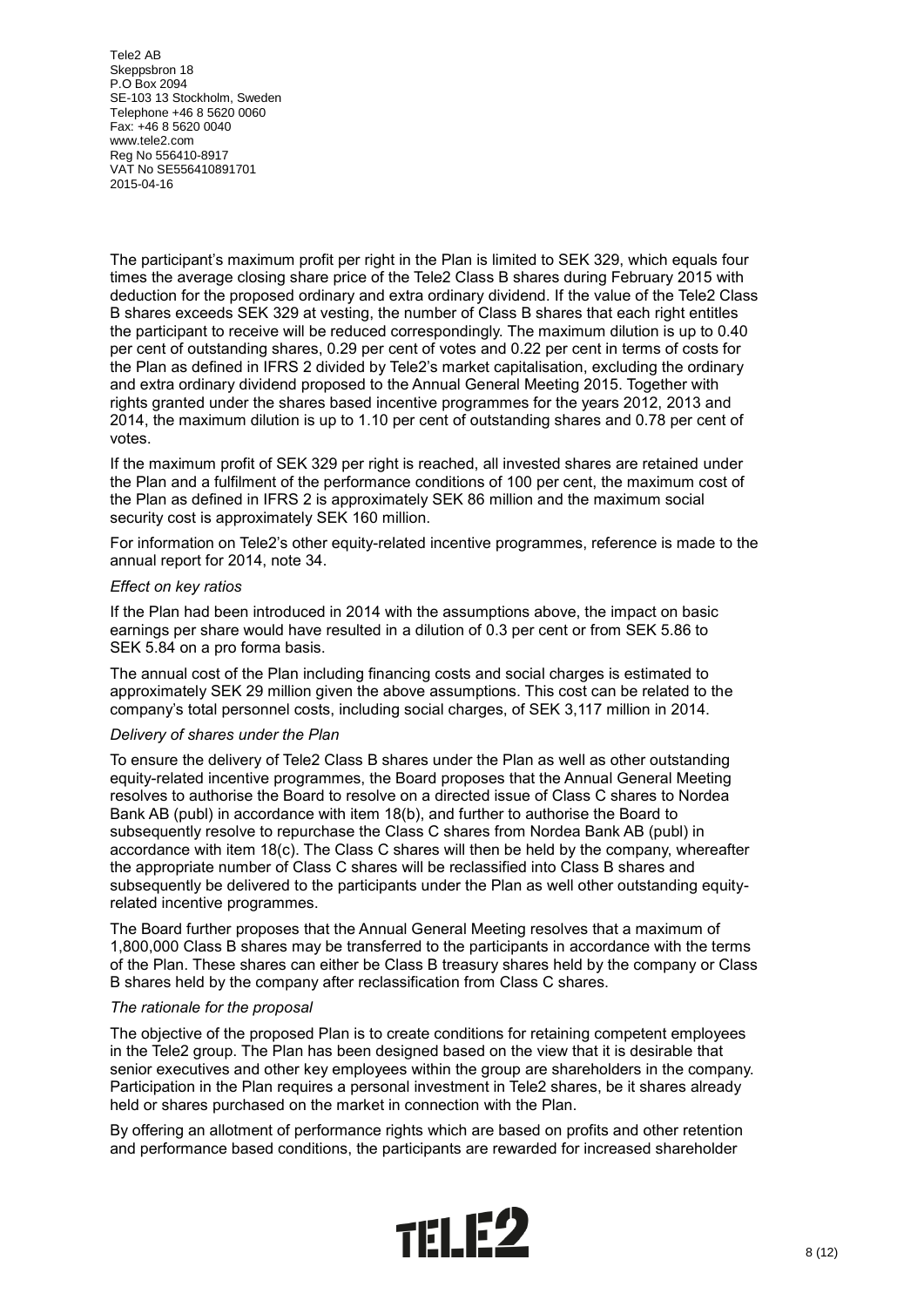value. Further, the Plan rewards employees' loyalty and long-term value growth in the company. Against this background, the Board is of the opinion that the adoption of the Plan as set out above will have a positive effect on the Tele2 group's future development and thus be beneficial for both the company and its shareholders.

## *Preparation*

Tele2's Remuneration Committee has prepared this Plan in consultation with external advisors and major shareholders. The Plan has been reviewed by the Board at board meetings during the end of 2014 and the first months of 2015.

The above proposal is supported by major shareholders.

## *Authorisation to issue Class C shares (item 18 (b))*

The Board proposes that the Annual General Meeting resolves to authorise the Board, during the period until the Annual General Meeting 2016, to increase the company's share capital by not more than SEK 2,875,000 by the issue of not more than 2,300,000 Class C shares, each with a ratio value of SEK 1.25. With disapplication of the shareholders' preferential rights, Nordea Bank AB (publ) shall be entitled to subscribe for the new Class C shares at a subscription price corresponding to the ratio value of the shares. The purpose of the authorisation and the reason for the disapplication of the shareholders' preferential rights in connection with the issue of shares is to ensure delivery of Class B shares to participants under the Plan as well as other outstanding equity-related incentive programmes.

## *Authorisation to resolve to repurchase own Class C shares (item 18(c))*

The Board proposes that the Annual General Meeting resolves to authorise the Board, during the period until the Annual General Meeting 2016, to repurchase its own Class C shares. The repurchase may only be effected through a public offer directed to all holders of Class C shares and shall comprise all outstanding Class C shares. The purchase may be effected at a purchase price corresponding to not less than SEK 1.25 and not more than SEK 1.35 per share. Payment for the Class C shares shall be made in cash. The purpose of the repurchase is to ensure the delivery of Class B shares under the Plan as well as other outstanding equityrelated incentive programmes.

#### *Transfer of own Class B shares (item 18(d))*

The Board proposes that the Annual General Meeting resolves that Class C shares that the company purchases by virtue of the authorisation to repurchase its own Class C shares in accordance with item 18(c) above, following reclassification into Class B shares, may be transferred to participants in the Plan as well as participants in other outstanding equity-related incentive programmes in accordance with the approved terms.

The Board further proposes that the Annual General Meeting resolves that a maximum of 1,800,000 Class B shares may be transferred to participants in accordance with the terms of the Plan. These shares can either be Class B treasury shares held by the company or Class B shares held by the company after reclassification from Class C shares.

#### **Authorisation for the Board to resolve on repurchase of own shares (item 19)**

The Board proposes that the Board is authorised to pass a resolution on repurchasing the company's own shares if the purpose is to retire shares through a decrease of the share capital in accordance with the following conditions:

• The repurchase of Class A and/or Class B shares shall take place on Nasdaq Stockholm in accordance with Nasdaq Stockholm's rules regarding purchase of own shares.

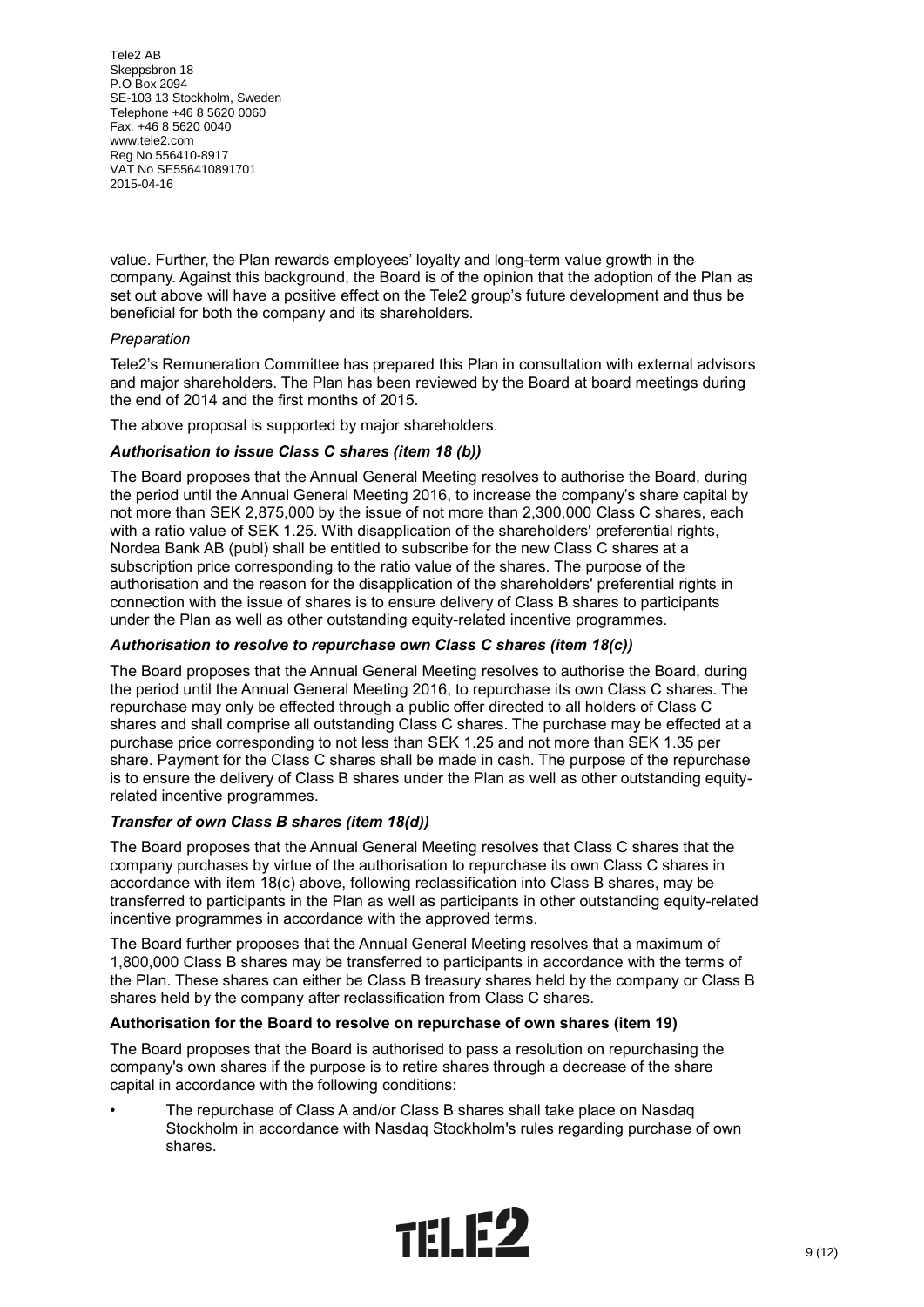- The repurchase of Class A and/or Class B shares may take place on one or more occasions for the period up until the next Annual General Meeting.
- So many Class A and/or Class B shares may, at the most, be repurchased so that the company's holding does not at any time exceed 10 percent of the total number of shares in the company.
- The repurchase of Class A and/or Class B shares at Nasdaq Stockholm may occur at a price within the share price interval registered at that time, where share price interval means the difference between the highest buying price and lowest selling price.
- It is the from time to time lowest-priced, available, shares that shall be repurchased by the company.
- Payment for the shares shall be in cash.

The purpose of the authorisation is to give the Board flexibility to continuously decide on changes to the capital structure during the year and thereby contribute to increased shareholder value.

The Board shall be able to resolve that repurchase of own shares shall be made within a repurchase program in accordance with the Commission's Regulation (EC) no 2273/2003, if the purpose of the authorisation and the repurchase only is to decrease the company's share capital.

## **RESOLUTION PROPOSED BY SHAREHOLDERS**

## **Proposal from shareholder (item 20)**

Shareholder Nina Tornberg proposes that Tele2 in the future shall re-pay customers that have paid incorrect invoices within three (3) business days, instead as the current 21 business days.

## **MISCELLANEOUS**

#### **Shares and votes**

There are a total number of 448,783,339 shares in the company, whereof 20,260,910 Class A shares, 427,223,429 Class B shares and 1,299,000 Class C shares, corresponding to a total of 631,131,529 votes. The company currently holds 1,735,334 of its own Class B shares and 1,299,000 of its own Class C shares corresponding to 3,034,334 votes which cannot be represented at the Annual General Meeting.

#### **Special majority requirements and conditions with respect to the proposed resolutions in items 18 and 19**

Resolutions under items 18(b), 18(c) and 19 are valid only if supported by shareholders holding not less than two-thirds of both the votes cast and the shares represented at the Annual General Meeting.

Resolution under item 18(d) is valid only if supported by shareholders holding not less than nine-tenth of both the votes cast and the shares represented at the Annual General Meeting.

Items 18(a)-18(d) are conditional upon each other and are therefore proposed to be adopted as one resolution supported by a majority of shareholders holding not less than nine-tenths of both the votes cast and the shares represented at the Annual General Meeting.

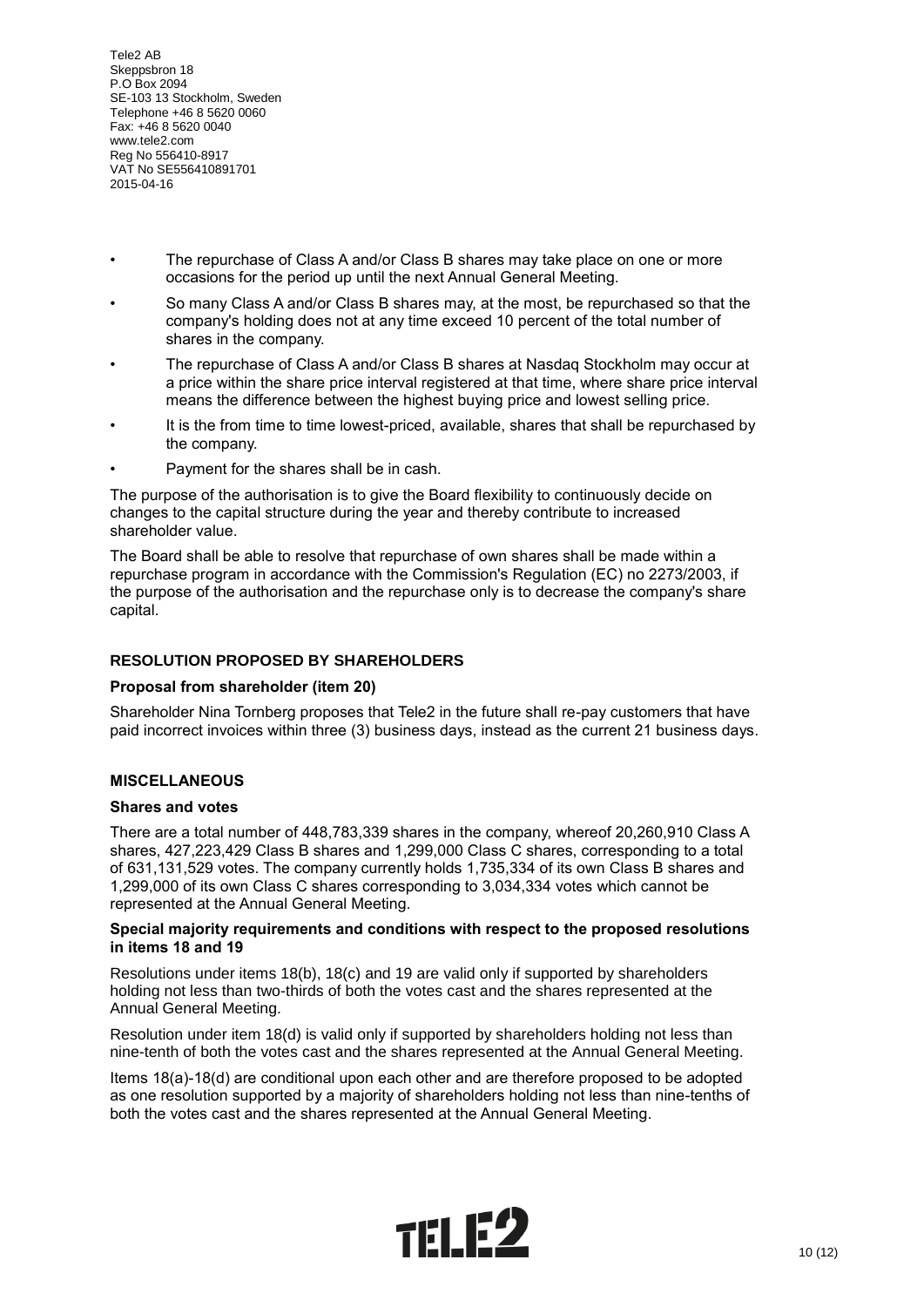## **Authorisation**

The Board, or the person that the Board will appoint, shall be authorised to make the minor adjustments in the Annual General Meeting's resolutions as may be required in connection with registration at the Swedish Companies Registration Office and Euroclear Sweden.

#### **Documentation**

The annual report, the reasoned statement of the Board pursuant to Ch 18 Sec 4 and Ch 19 Sec 22 of the Companies Act (2005:551), the report on the results of the Remuneration Committee's evaluation according to the Swedish Code of Corporate Governance , the Auditor's statement pursuant to Ch 8 Sec 54 of the Companies Act (2005:551), the Nomination Committee's motivated statement explaining its proposals regarding the Board and information on the proposed members of the Board are available at the company's website www.tele2.com, at the company's premises at Skeppsbron 18 in Stockholm and will be sent to those shareholders who so request and state their postal address or email address.

The documentation can be ordered by telephone at +46 (0) 771-246 400 or in writing at the address Tele2 AB c/o Computershare AB, P.O. Box 610, SE-182 16 Danderyd, Sweden.

#### **Shareholders' right to request information**

The Board and the Chief Executive Officer shall, if any shareholder so requests and the Board believes that it can be done without material harm to the company, provide information regarding circumstances that may affect the assessment of an item on the agenda, circumstances that can affect the assessment of the company's or its subsidiaries' financial situation and the company's relation to other companies within the group and the consolidated accounts.

> Stockholm, April 2015 TELE2 AB (PUBL) THE BOARD

> > $\mathcal{L}$  and  $\mathcal{L}$  and  $\mathcal{L}$

#### **Other information**

Schedule for the Annual General Meeting:

The doors open for shareholders at 9.00 a.m. CET.

The Annual General Meeting commences at 10.00 a.m. CET.

#### **Interpretation**

The Annual General Meeting will mainly be held in Swedish. As a service to the shareholders, simultaneous interpretation from Swedish to English as well as from English to Swedish will be provided. This service may be requested when attendance to the Annual General Meeting is notified.

 $\mathcal{L}$  and  $\mathcal{L}$  and  $\mathcal{L}$ 

*The information is of such character, which Tele2 AB (publ) shall disclose in accordance with the Securities Market Act (2007:528) and/or the law on Trading with Financial Instruments (1991:980). The information was distributed for disclosure at 8.00 a.m. CET on 16 April 2015.*